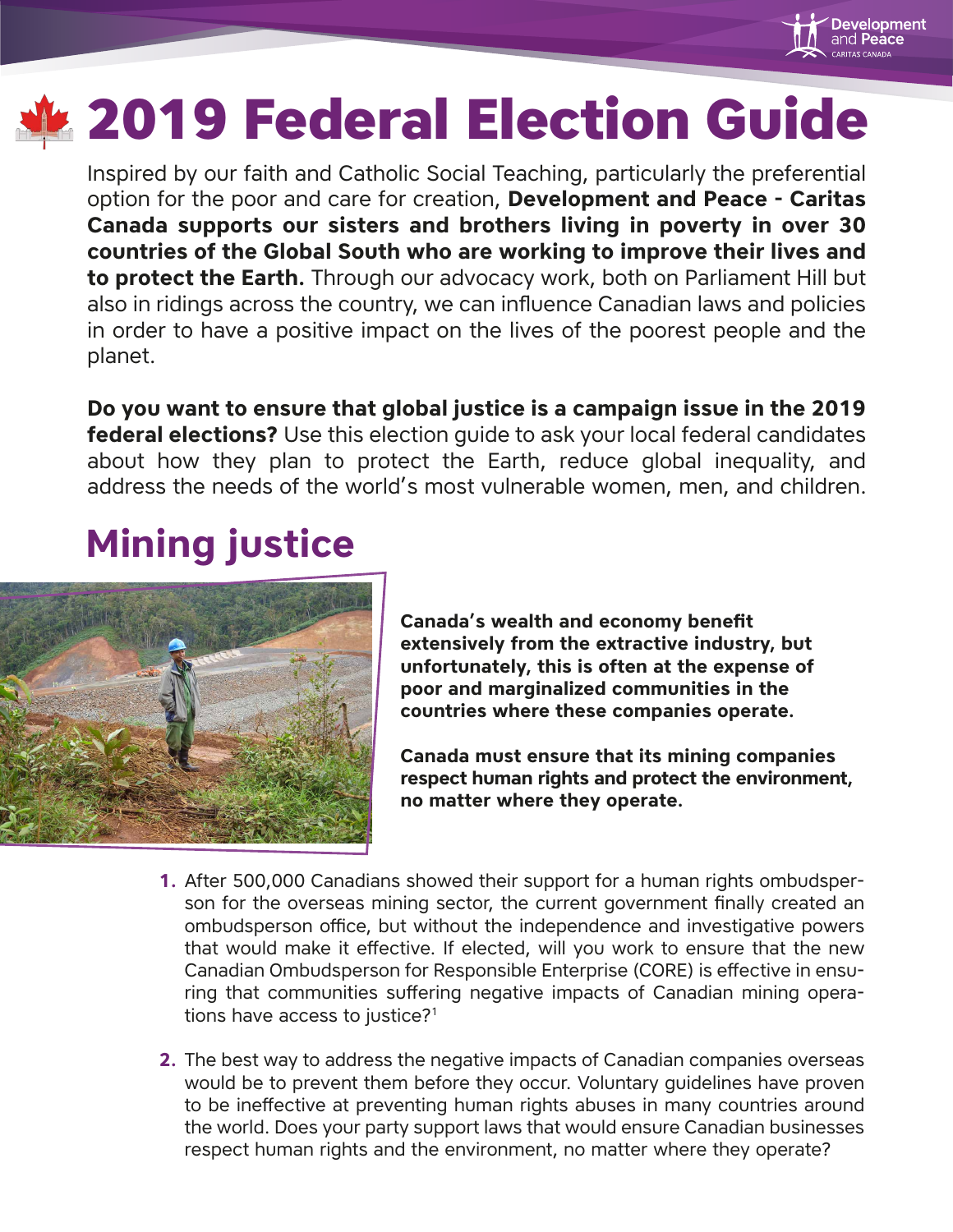

### **Climate justice**



**Canada has the highest per capita rate of greenhouse gas emissions of any G20 country.2 Yet, even as we are seeing the impacts of the climate crisis here in Canada, across the Amazon forest, and around the world, the latest Canadian report on emissions submitted to the United Nations showed a 2% increase in greenhouse gases3.** 

**Canada needs to not only respect the commitments it made in the Paris Agreement to decrease its emissions, it must be even more ambitious in addressing the climate emergency.** 

- Do you support new, more ambitious greenhouse gas emission targets for **1.** Canada by 2030? In your view, what concrete measures should be implemented by Canada in order to meet these goals?
- **2.** While people in the Global South are most affected by the impacts of climate change such as severe storms, desertification, and sea rise, they contribute the least to its causes. Do you support an increase in financial and technical support from Canada that will enable them to adapt to climate change?
- **3.** Given the importance of the Amazon in regulating global climate and the Bolsonaro government's undermining of Indigenous land defenders' rights, what will your party do to pressure the Government of Brazil to protect the environment and respect human rights? Would you push to ensure that the possible Mercosur free trade agreement with Canada is contingent on respect for human rights, including Indigenous peoples' rights?<sup>4</sup>

#### **Forced migration**



**Every minute, 31 people are forced to flee their homes5. The majority of them live in the poorest countries in the world under extremely**  difficult conditions.

**By addressing the root causes of forced migration, including armed conflict, climate change, extreme poverty, development megaprojects, and persecution, we can work**  to ensure that people are not forced to flee.